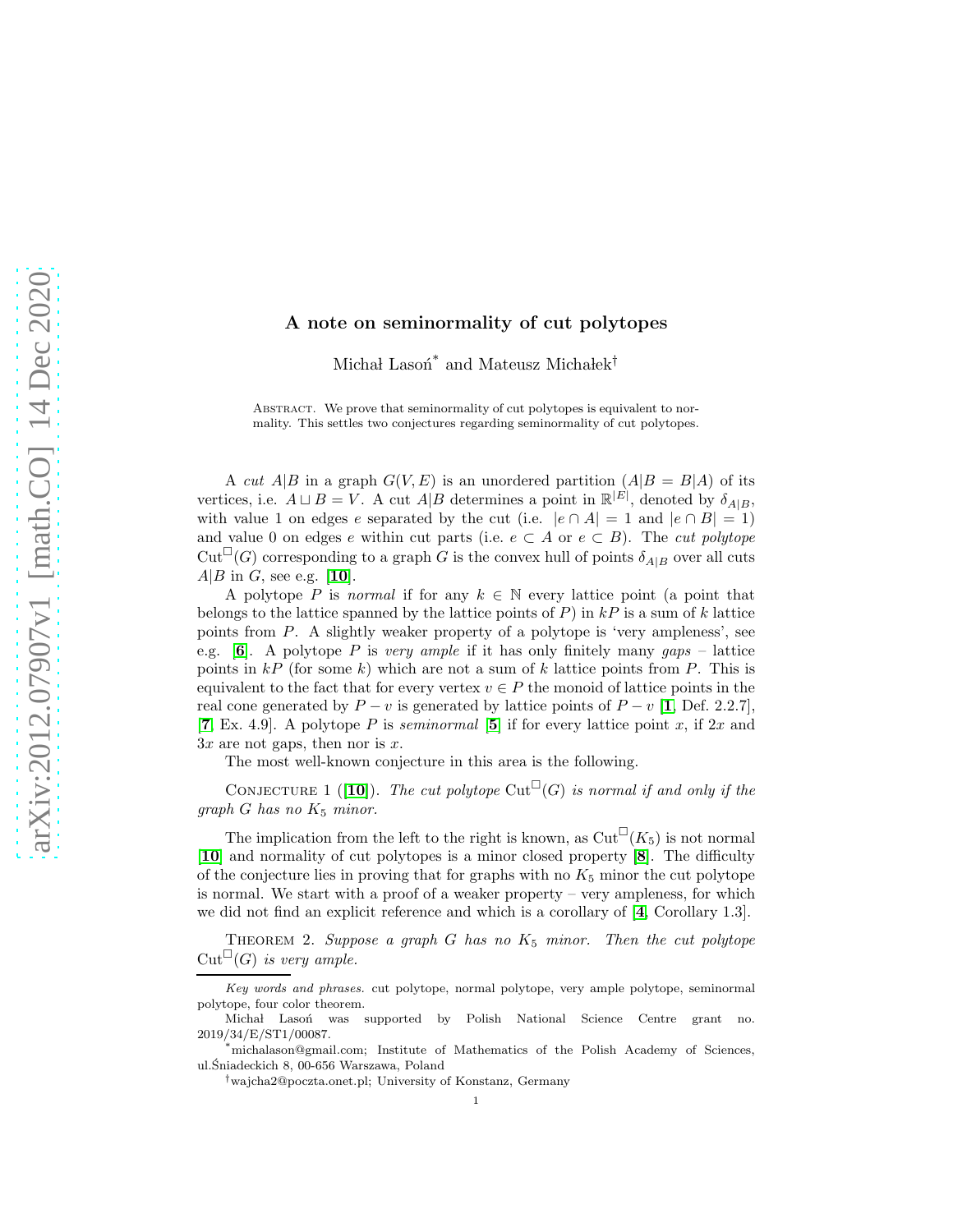PROOF. First, we show that the cut polytope is transitive. That is, for any two vertices  $v_1, v_2$  of  $\mathrm{Cut}^{\square}(G)$  there exists an affine isomorphism  $\varphi$  of  $\mathbb{R}^{|E|}$  such that  $\varphi(\mathrm{Cut}^{\square}(G)) = \mathrm{Cut}^{\square}(G)$  and  $\varphi(v_1) = v_2$ . It is enough to show that when  $v_1 = \delta_{\emptyset|E}$ and  $v_2 = \delta_{A|B}$  is arbitrary. Map  $\varphi_{A|B}$  is defined by:  $x_e \to x_e$  when e is contained in A or B, and  $x_e \rightarrow 1-x_e$  when e is separated by the cut A|B. Observe that

$$
\varphi_{A|B}(\delta_{C|D}) = \delta_{(A \cap D) \cup (B \cap C)|(A \cap C) \cup (B \cap D)}.
$$

In particular,  $\varphi_{A|B}(\delta_{\emptyset|E}) = \delta_{A|B}$ .

Next, we note that for every vertex  $\delta_{A|B}\in \mathrm{Cut}^{\square}(G)$  the monoid of lattice points in the real cone generated by Cut<sup> $\Box$ </sup> $(G) - \delta_{A|B}$  is isomorphic, via  $(\varphi_{A|B} - \delta_{A|B})^{-1}$ , to the monoid of lattice points in the real cone generated by  $\text{Cut}^{\square}(G) - \delta_{\emptyset|E} =$ Cut<sup> $\Box$ </sup>(G). Thus, in order to show that Cut<sup> $\Box$ </sup>(G) is very ample it is enough to check the second characterization of very ample polytopes for a single vertex  $\delta_{\theta|E}$ . Therefore, very ample property of the cut polytope coincides with the class  $\mathscr{H}$  in [[3](#page-2-7)] of graphs whose set of cuts is a Hilbert basis in  $\mathbb{R}^{|E|}$ .

The statement that remains is proved in [[4](#page-2-6), Corollary 1.3] and for planar graphs already in [[9](#page-2-8)]. Since both rely on the four color theorem, the theorem also does.  $\Box$ 

Remark that the cut polytope of  $K_5$  is very ample [[2](#page-2-9)]. Moreover, very ampleness of cut polytopes is not a minor closed property [[3](#page-2-7)]. In particular, Theorem [2](#page-0-0) does not give a characterization of graphs with very ample cut polytopes.

Using Theorem [2](#page-0-0) we settle Conjectures 1.2 and 4.5 from [[5](#page-2-4)].

THEOREM 3. The cut polytope Cut<sup> $\Box$ </sup>(G) of a graph G is seminormal if and only if it is normal. In particular, the class of graphs G for which  $\mathrm{Cut}^{\square}(G)$  is seminormal is minor closed.

PROOF. If  $Cut^{\square}(G)$  is normal, then clearly it is seminormal.

Let G be a graph such that  $Cut^{\square}(G)$  is seminormal. Then by [[5](#page-2-4), Corollary 4.4] graph G has no  $K_5$  minor. By Theorem [2](#page-0-0) the cut polytope  $Cut^{\square}(G)$  is very ample. Suppose contrary, that  $Cut^{\square}(G)$  is not normal – it has gaps. Since  $Cut^{\square}(G)$  is very ample, it has only finitely many gaps. Let  $x$  be a largest gap, i.e. a gap that belongs to the largest dilation k. Then  $2x$  and  $3x$  belong to larger dilations, so they are not gaps. Since Cut<sup> $\bigcup_{i=1}^{\infty} G(i)$  is seminormal, x is also not a gap. A contradiction.</sup>

We show how a part of Conjecture [1](#page-0-1) is equivalent to the four color theorem.

<span id="page-1-0"></span>THEOREM 4. The fact that every lattice point in  $3\mathrm{Cut}^{\square}(G)$  is a sum of 3 lattice points from Cut<sup> $\Box$ </sup>(G) for a planar graph G is equivalent to the four color theorem.

PROOF. One implication, proving the four color theorem, is presented in [[7](#page-2-3), Proposition 9.4], but originally the idea is due to David Speyer. We note that this implication only uses a decomposition of one specific point in  $3\mathrm{Cut}^{\square}(G)$ .

For the other implication we extend the assertion to loopless multigraphs and proceed by induction on the number of edges. Let  $p \in 3 \text{Cut}^{\square}(G)$  be a lattice point. Let  $E_0$  be the set of edges  $e \in E(G)$  such that  $p(e) = 0$ . Consider the contraction  $G' := G/E_0$ . Notice that  $G'$  may have multiple edges, but it is loopless. Indeed, if  $e \in E(G)$  became a loop in G', then there was a path between endpoints  $x, y$  of e consisting of edges from  $E_0$ . This is impossible, as since  $p(e) > 0$  and p is a convex combination of cuts, points  $x, y$  were separated by some cut. Now, we may identify